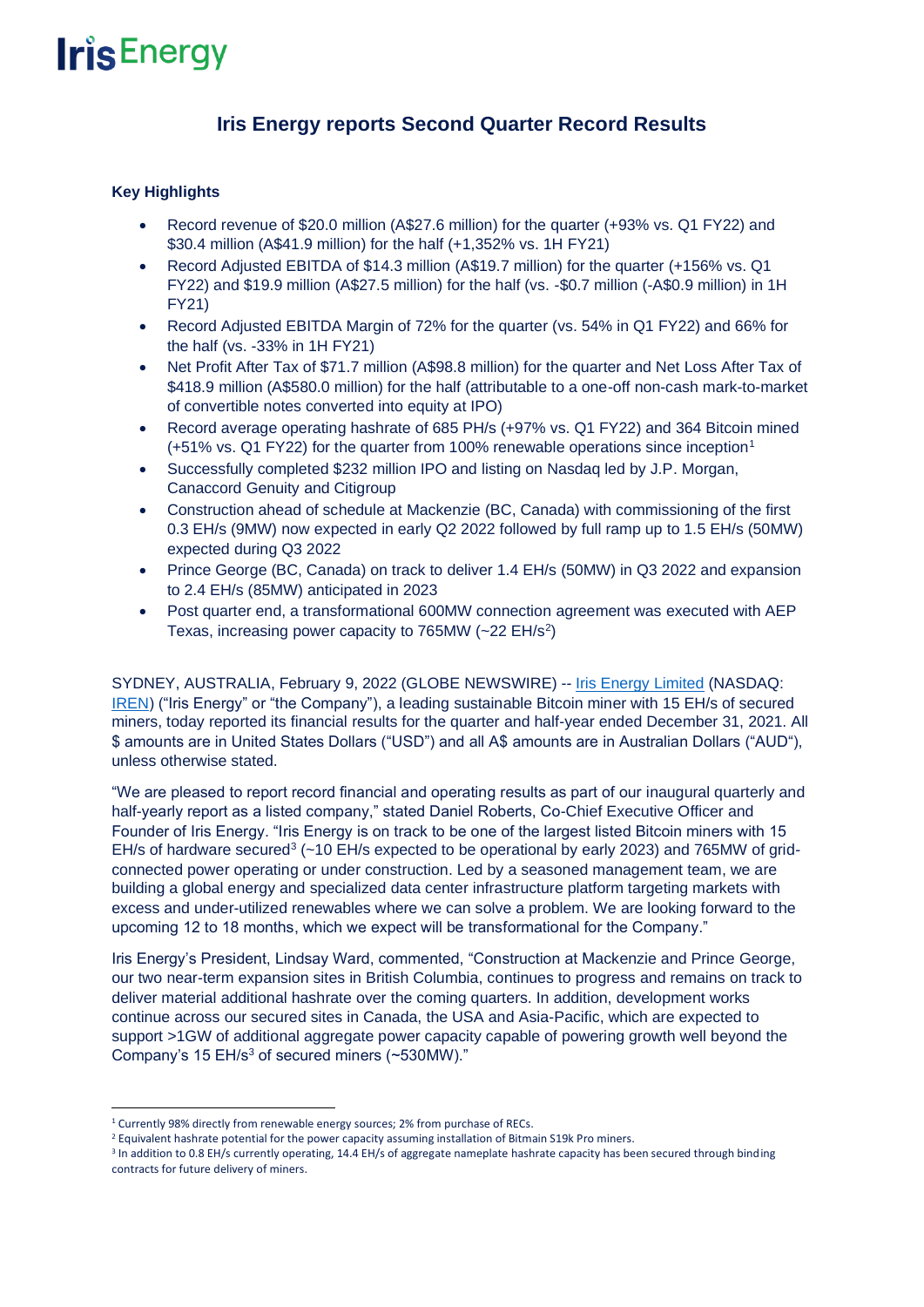#### **Second Quarter FY2022 Results**

Iris Energy generated record quarterly revenue (\$20.0 million vs. \$10.4 million during the previous quarter), Adjusted EBITDA (\$14.3 million vs. \$5.6 million during the previous quarter) and Adjusted EBITDA Margin (72% vs. 54% during the previous quarter). The increase in revenue, Adjusted EBITDA and Adjusted EBITDA Margin were attributable to a higher average Bitcoin price during the period as well as an increase in the Company's average operating hashrate.

Net Profit After Tax for the quarter was \$71.7 million (A\$98.8 million), compared to a Net Loss After Tax of \$418.9 million (A\$580.0 million) during the previous quarter, which is primarily attributable to a one-off non-cash mark-to-market of convertible notes converted into equity at IPO.

Iris Energy continued to generate positive cash flow from operations during the quarter, demonstrating the attractive cash profitability of the Company's business model and supporting reinvestment into mining hardware and infrastructure, and its total assets increased to \$495.2 million (A\$682.1 million) as of December 31, 2021.

### **Operational and Corporate Highlights**

- Record average operating hashrate of 685 PH/s (vs. 348 PH/s during the previous quarter) driven by the expansion at Canal Flats (BC, Canada)
- Record 364 Bitcoin mined (vs. 241 during the previous quarter)
- \$232 million IPO completed and listed on the Nasdaq Global Select Market
- Welcomed Lindsay Ward as President and Mike Alfred as Non-Executive Director
- Canal Flats (BC, Canada) successfully maintained operations despite -30°C (-22°F) conditions (having also operated successfully through 40°C (104°F) heat in June 2021), again demonstrating the versatility of the Company's proprietary specialized data center design
- First data center building at Mackenzie (BC, Canada) structurally complete. The first 0.3 EH/s (9MW) is ahead of schedule with commissioning now expected in early Q2 2022 followed by full ramp up to 1.5 EH/s (50MW) expected during Q3 2022
- Procurement of long-lead items for Prince George (BC, Canada) essentially complete. The first 1.4 EH/s (50MW) remains on track to be energized by the end of Q3 2022 with the additional 1.0 EH/s (35MW) anticipated to come online in 2023
- Substantial progress made on prospective large-scale project sites in Texas including the post quarter end announcement of the execution of a transformational 600MW connection agreement with AEP Texas, increasing power capacity to 765MW ( $\sim$ 22 EH/s<sup>2</sup>)
- Development works continued across a number of additional secured sites in Canada, the USA and Asia-Pacific, expected to support >1GW of additional aggregate power capacity capable of powering growth well beyond the Company's 15 EH/s<sup>3</sup> of secured miners (~530MW)

### **Earnings Conference Call**

Iris Energy will host a conference call to discuss its results at 5.00pm (Eastern Standard Time) on Wednesday, February 9, 2022.

Participants are asked to pre-register for the call through the following link: [https://onlinexperiences.com/Launch/QReg/ShowUUID=E10CC11D-07CB-4540-BCA9-](https://onlinexperiences.com/Launch/QReg/ShowUUID=E10CC11D-07CB-4540-BCA9-2D83B2534F96) [2D83B2534F96.](https://onlinexperiences.com/Launch/QReg/ShowUUID=E10CC11D-07CB-4540-BCA9-2D83B2534F96)

Please note that registered participants will receive their dial in number upon registration and will dial directly into the call without delay. Those without Internet access or unable to pre-register may dial in by calling: 1-866-668-0721 (U.S. toll free) or 1300-309-051 (Australian toll free). All callers should dial in approximately 10 minutes prior to the scheduled start time.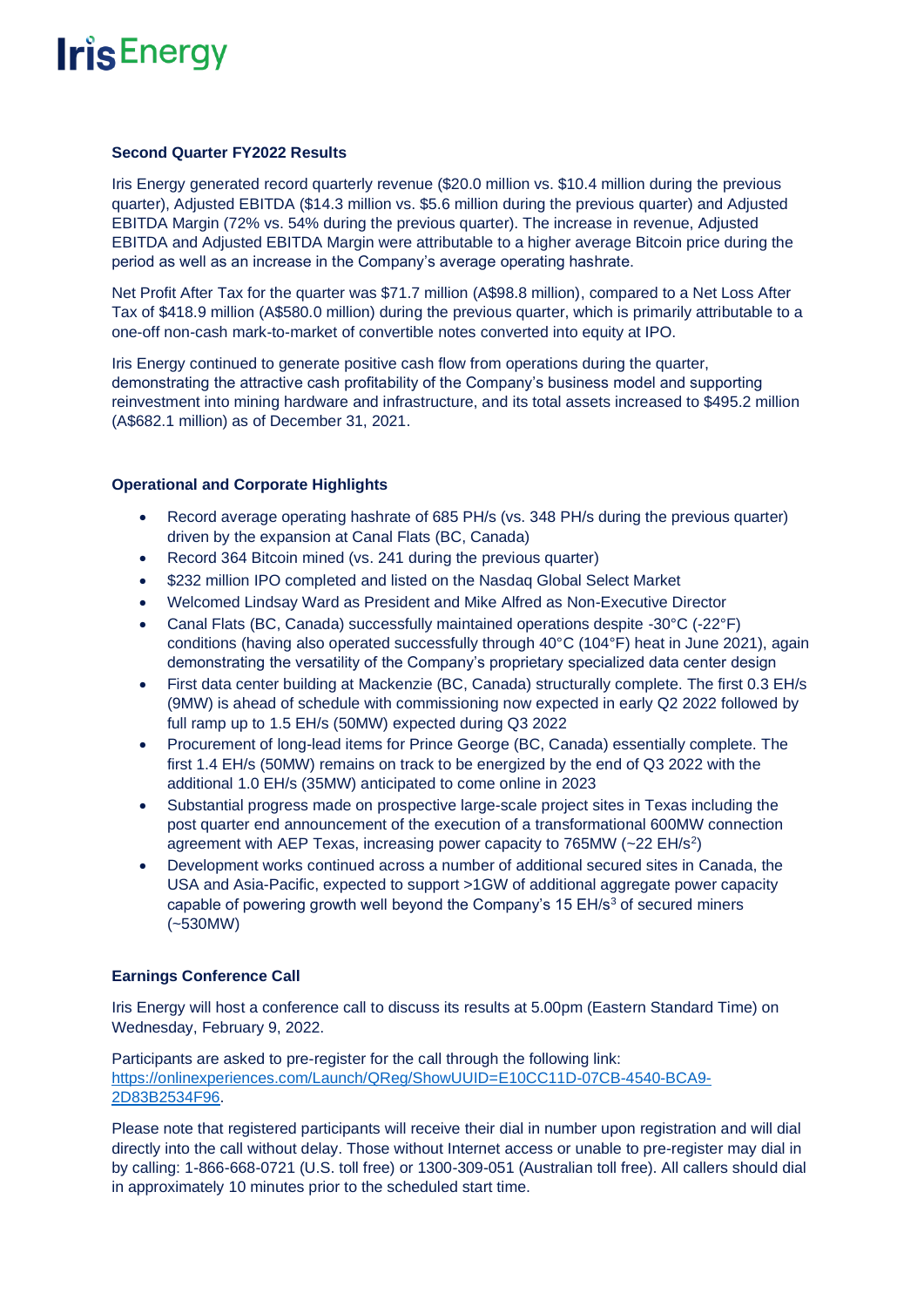### **Forward Looking Statements**

This investor update includes "forward-looking statements" within the meaning of the Private Securities Litigation Reform Act of 1995. Forward-looking statements generally relate to future events or Iris Energy's future financial or operating performance. For example, forward-looking statements include but are not limited to the expected increase in the Company's power capacity and the Company's business plan. In some cases, you can identify forward-looking statements by terminology such as "anticipate," "believe," "may," "can," "should," "could," "might," "plan," "possible," "project," "strive," "budget," "forecast," "expect," "intend," "will," "estimate," "predict," "potential," "continue," "scheduled" or the negatives of these terms or variations of them or similar terminology, but the absence of these words does not mean that statement is not forward-looking. Such forward-looking statements are subject to risks, uncertainties, and other factors which could cause actual results to differ materially from those expressed or implied by such forward looking statements. In addition, any statements or information that refer to expectations, beliefs, plans, projections, objectives, performance or other characterizations of future events or circumstances, including any underlying assumptions, are forward-looking.

These forward-looking statements are based on management's current expectations and beliefs. These statements are neither promises nor guarantees, but involve known and unknown risks, uncertainties and other important factors that may cause Iris Energy's actual results, performance or achievements to be materially different from any future results, performance or achievements expressed or implied by the forward-looking statements, including, but not limited to: Iris Energy's limited operating history with operating losses; electricity outage, limitation of electricity supply or increase in electricity costs; long term outage or limitation of the internet connection at Iris Energy's sites; Iris Energy's evolving business model and strategy; Iris Energy's ability to successfully manage its growth; Iris Energy's ability to raise additional capital; competition; Bitcoin prices; risks related to health pandemics including those of COVID-19; changes in regulation of digital assets; and other important factors discussed under the caption "Risk Factors" in Iris Energy's final prospectus filed pursuant to Rule 424(b)(4) with the SEC on November 18, 2021, as such factors may be updated from time to time in its other filings with the SEC, accessible on the SEC's website at [www.sec.gov](http://www.sec.gov/) and the Investors Relations section of Iris Energy's website at [https://investors.irisenergy.co.](https://investors.irisenergy.co/)

These and other important factors could cause actual results to differ materially from those indicated by the forward-looking statements made in this investor update. Any forward-looking statement that Iris Energy makes in this investor update speaks only as of the date of such statement. Except as required by law, Iris Energy disclaims any obligation to update or revise, or to publicly announce any update or revision to, any of the forward-looking statements, whether as a result of new information, future events or otherwise.

### **Non-IFRS Financial Measures**

This press release includes non-IFRS financial measures, including Adjusted EBITDA and Adjusted EBITDA Margin. See Financial Summary in the accompanying presentation for a definition of Adjusted EBITDA and Adjusted EBITDA Margin, along with a reconciliation to net profit/(loss) after income tax expense, the nearest applicable IFRS measure, for the periods presented. Adjusted EBITDA and Adjusted EBITDA Margin are presented in addition to, and not as a substitute for, measures of financial performance prepared in accordance with IFRS. There are a number of limitations related to the use of Adjusted EBTIDA and Adjusted EBITDA Margin. For example, other companies, including companies in our industry, may calculate Adjusted EBITDA and Adjusted EBITDA Margin differently. The Company believes that these measures are important and supplement discussions and analysis of its results of operations and enhances an understanding of its operating performance.

Financial information included in this press release is denominated in USD and references to "\$" are to USD unless otherwise stated. References to "A\$" are to Australian Dollars unless otherwise stated.

### **Operating and Financial Overview**

The Group uses EBITDA and Adjusted EBITDA as a metric that is useful for assessing its operating performance before the impact of non-cash and other items.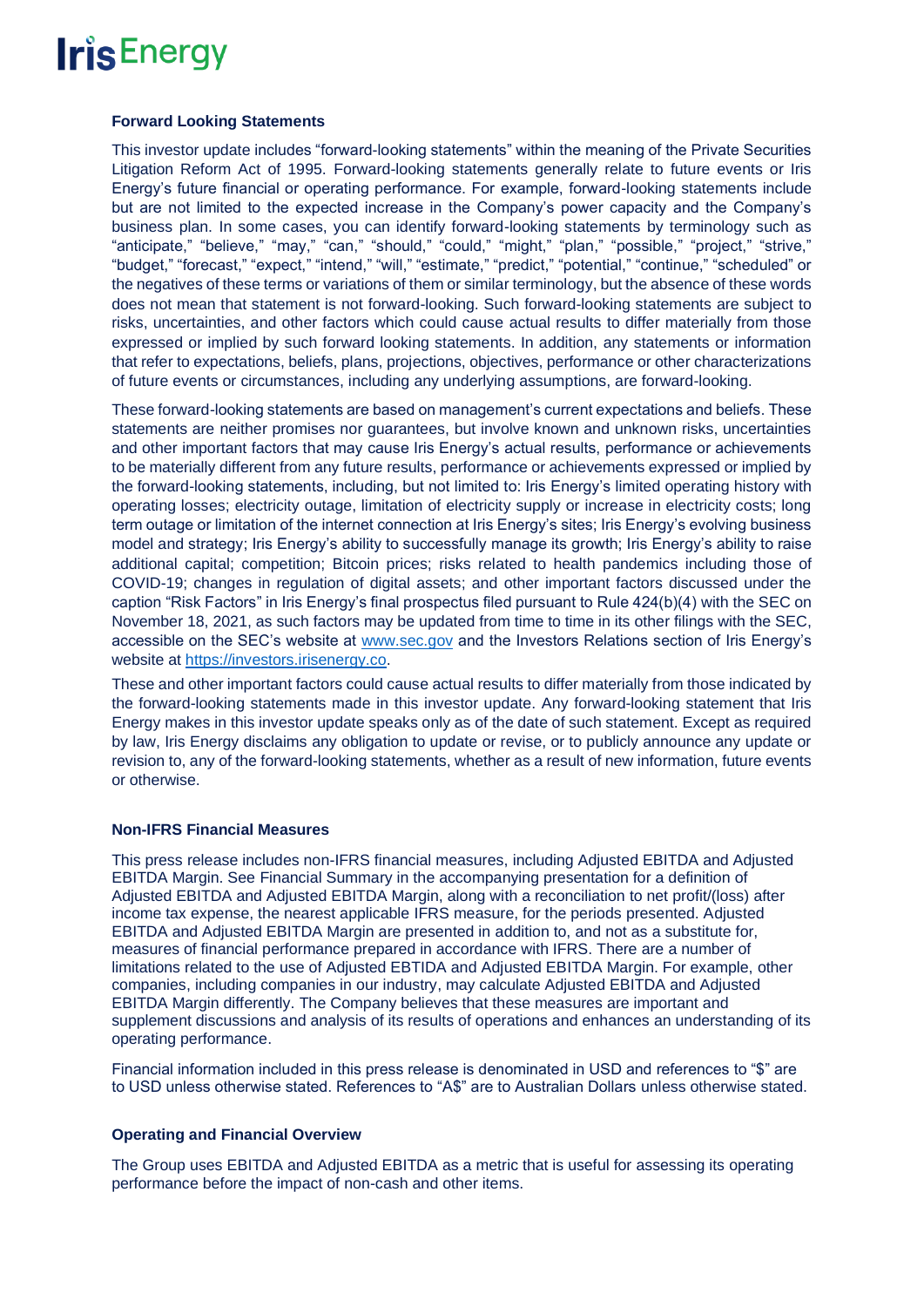EBITDA is net profit or (loss) from operations, as reported in profit and loss, before finance income and expense, tax and depreciation and amortization.

Adjusted EBITDA is EBITDA adjusted for removing certain non-cash and other items, including sharebased payment expenses, foreign currency gains/(losses) and one-time transactions. The below table reconciles (Adjusted) EBITDA to Net Profit/Loss After Tax.

| <b>Adjusted EBITDA Reconciliation</b>                    | <b>Three months</b>  | <b>Six months</b>    |
|----------------------------------------------------------|----------------------|----------------------|
|                                                          | ended<br>31 December | ended<br>31 December |
|                                                          | 2021                 | 2021                 |
|                                                          | <b>USD'000</b>       | <b>USD'000</b>       |
|                                                          |                      |                      |
| <b>Bitcoin mining revenue</b>                            | 20,017               | 30,387               |
| Electricity and other site costs $(1)$                   | (3,041)              | (4,976)              |
| Other corporate costs                                    | (2,643)              | (5,490)              |
| <b>Adjusted EBITDA</b>                                   | 14,332               | 19,921               |
| <b>Adjusted EBITDA Margin</b>                            | 72%                  | 66%                  |
|                                                          |                      |                      |
| Add/(deduct):                                            |                      |                      |
| Other income                                             |                      |                      |
| Foreign exchange gains/(loss)                            | (2,610)              | 85                   |
| Share-based payments expense $-$ founders <sup>(2)</sup> | (4, 518)             | (5, 154)             |
| Share-based payments $-$ executives <sup>(3)</sup>       | (416)                | (1,636)              |
| IPO one-off expenses                                     | (2,693)              | (3,094)              |
| <b>EBITDA</b>                                            | 4,096                | 10,123               |
| Fair value gain/(loss) and interest expense on hybrid    |                      |                      |
| financial instruments $(4)$                              | 73,090               | (418, 884)           |
| Other finance expense                                    | (1,093)              | (1,932)              |
|                                                          |                      |                      |
| Interest income                                          |                      |                      |
| Depreciation                                             | (1,249)              | (1,961)              |
| Net profit/(loss) before tax                             | 74,844               | (412, 654)           |
| Tax expense                                              | (3, 136)             | (6, 221)             |
| Net profit/(loss) after tax                              | 71,708               | (418, 875)           |

1. Electricity and other site costs includes electricity charges, site employee benefits, repairs and maintenance and site utilities.

2. Share-based payments expense includes expenses recorded on Founder options, including (1) Founder price target options (Executive Director Liquidity and Price Target Options) that vested on IPO resulting in A\$1.77m expense recorded during the three months ended 31 December 2021. No further amortization will be recorded in relation to these price target options. (2) Founder long-term options (Executive Director Longterm Target Options) which were granted in September 2021 in connection with the IPO with an expense of A\$4.45m recorded in the 3 months ended 31 December 2021. These long-term options are currently "out of the money" with an exercise price of US\$75 and initial share price vesting conditions of US\$370, US\$650, US\$925 and US\$1,850 for each tranche granted. See note 15 of the 31 December 2021 interim financial statements for further information.

3. Share-based payments expense includes expense recorded in relation to incentives issued under the Employee Share Plans, Employee Option Plan and Non-Executive Director Option Plan.

4. Includes fair value losses recorded on SAFE and convertible notes that were converted into ordinary shares upon the Group's listing on the NASDAQ. The net fair value losses recorded on these instruments